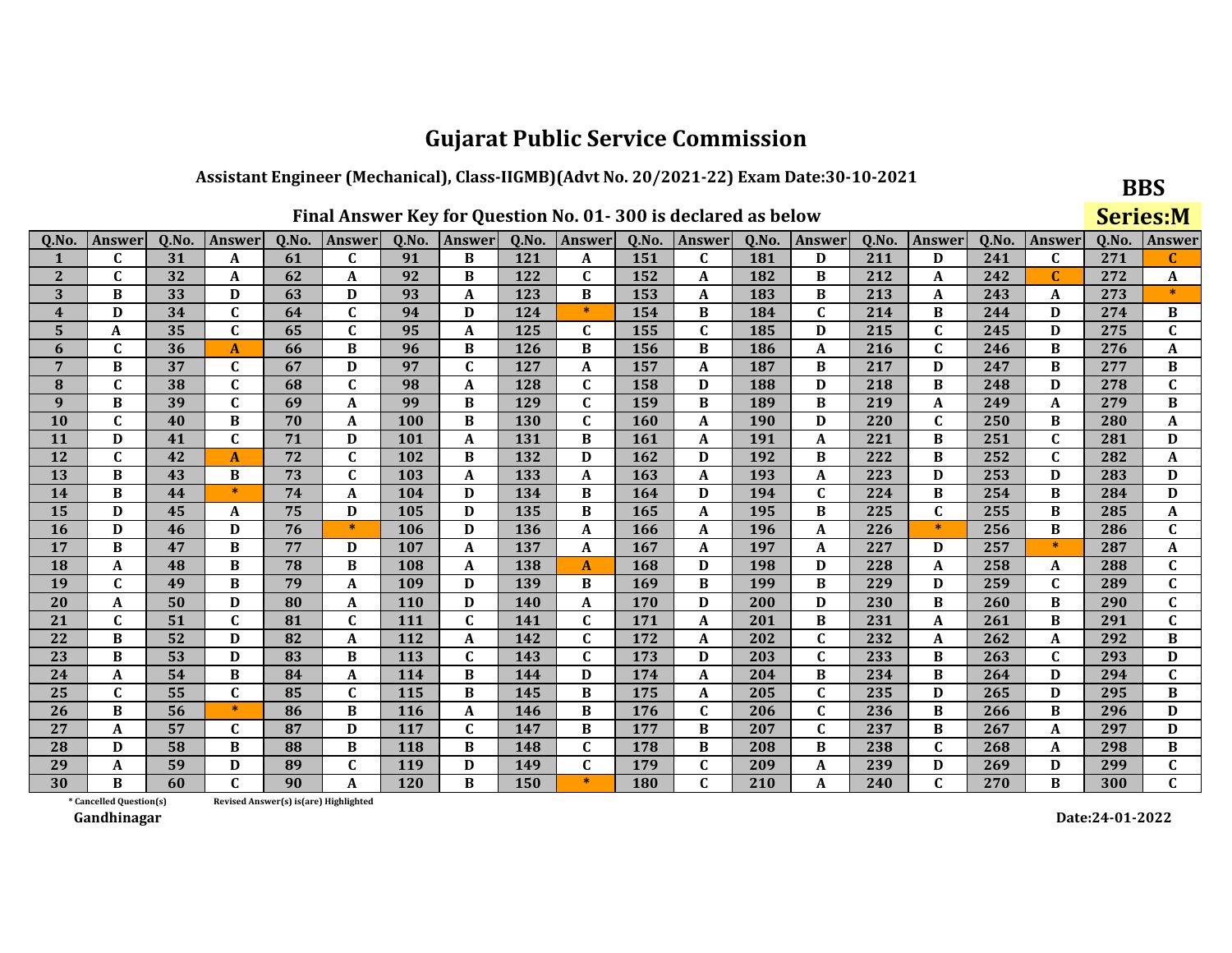### Assistant Engineer (Mechanical), Class-IIGMB)(Advt No. 20/2021-22) Exam Date:30-10-2021

|                  | Final Answer Key for Question No. 01-300 is declared as below |       |              |       |               |            |                  |       |              |       |               |       |               |       |               | <b>Series:A</b> |               |       |              |
|------------------|---------------------------------------------------------------|-------|--------------|-------|---------------|------------|------------------|-------|--------------|-------|---------------|-------|---------------|-------|---------------|-----------------|---------------|-------|--------------|
| Q.No             | Answer                                                        | Q.No. | Answer       | Q.No. | <b>Answer</b> | Q.No.      | <b>Answer</b>    | Q.No. | Answer       | Q.No. | <b>Answer</b> | Q.No. | <b>Answer</b> | Q.No. | <b>Answer</b> | Q.No.           | <b>Answer</b> | Q.No. | Answei       |
| 1                |                                                               | 31    | C            | 61    | C             | 91         | C                | 121   | A            | 151   | C             | 181   | B             | 211   | C             | 241             | C             | 271   | C            |
| $\mathbf{2}$     | D                                                             | 32    | B            | 62    | A             | 92         | $\mathbf{A}$     | 122   | A            | 152   | A             | 182   | D             | 212   | A             | 242             | D             | 272   | A            |
| 3                | B                                                             | 33    | $\mathbf{C}$ | 63    | D             | 93         | B                | 123   | D            | 153   | A             | 183   | A             | 213   | $\mathbf{C}$  | 243             | B             | 273   | $\ast$       |
| $\boldsymbol{4}$ | A                                                             | 34    | B            | 64    | $\mathbf C$   | 94         | $\ast$           | 124   | B            | 154   | B             | 184   | B             | 214   | $\mathbf C$   | 244             | A             | 274   | B            |
| 5                | A                                                             | 35    | $\mathbf C$  | 65    | $\mathbf C$   | 95         | A                | 125   | D            | 155   | $\mathbf C$   | 185   | B             | 215   | $\mathbf{C}$  | 245             | $\mathbf{C}$  | 275   | $\mathbf C$  |
| 6                | $\mathbf C$                                                   | 36    | D            | 66    | B             | 96         | D                | 126   | A            | 156   | B             | 186   | A             | 216   | $\mathbf C$   | 246             | B             | 276   |              |
| 7                | A                                                             | 37    | $\mathbf C$  | 67    | D             | 97         | B                | 127   | B            | 157   | A             | 187   | A             | 217   | B             | 247             | B             | 277   | D            |
| 8                | B                                                             | 38    | B            | 68    | $\mathbf C$   | 98         | $\, {\bf B}$     | 128   | A            | 158   | D             | 188   | A             | 218   | D             | 248             | D             | 278   | A            |
| 9                | A                                                             | 39    | B            | 69    | A             | 99         | $\bf{B}$         | 129   | D            | 159   | B             | 189   | B             | 219   | $\mathbf{C}$  | 249             | B             | 279   | D            |
| 10               | C                                                             | 40    | D            | 70    | A             | 100        | D                | 130   | D            | 160   | A             | 190   | A             | 220   | $\, {\bf B}$  | 250             | $\mathbf{C}$  | 280   | $\bf{B}$     |
| 11               | B                                                             | 41    | D            | 71    | D             | 101        | $\mathbf C$      | 131   | D            | 161   | A             | 191   | $\mathbf{C}$  | 221   | D             | 251             | $\mathbf{C}$  | 281   | $\mathbf{A}$ |
| 12               | D                                                             | 42    | B            | 72    | $\mathbf{C}$  | 102        | $\bf{B}$         | 132   | A            | 162   | D             | 192   | $\mathbf{C}$  | 222   | D             | 252             | $\mathbf{C}$  | 282   | A            |
| 13               | B                                                             | 43    | $\mathbf{A}$ | 73    | $\mathbf{C}$  | 103        | $\bf{B}$         | 133   | A            | 163   | A             | 193   | $\mathbf{C}$  | 223   | $\bf{B}$      | 253             | D             | 283   | B            |
| 14               | $\mathbf C$                                                   | 44    | $\mathbf C$  | 74    | A             | 104        | $\mathbf C$      | 134   | D            | 164   | D             | 194   | D             | 224   | $\mathbf{C}$  | 254             | B             | 284   | B            |
| 15               | A                                                             | 45    | A            | 75    | D             | 105        | $\mathbf C$      | 135   | D            | 165   | A             | 195   | B             | 225   | C             | 255             | B             | 285   | D            |
| 16               | B                                                             | 46    | $\mathbf C$  | 76    | B             | 106        | D                | 136   | $\mathbf C$  | 166   | $\mathbf{A}$  | 196   | B             | 226   | B             | 256             | B             | 286   | $\bf{B}$     |
| 17               | B                                                             | 47    | B            | 77    | A             | 107        | B                | 137   | A            | 167   | A             | 197   | B             | 227   | $\mathbf{C}$  | 257             | $\ast$        | 287   | B            |
| 18               | A                                                             | 48    | B            | 78    | D             | 108        | $\bf{B}$         | 138   | $\mathbf C$  | 168   | D             | 198   | $\mathbf C$   | 228   | $\mathbf C$   | 258             | A             | 288   | $\mathbf C$  |
| 19               | D                                                             | 49    | A            | 79    | A             | 109        | $\mathbf C$      | 139   | B            | 169   | B             | 199   | $\mathbf{C}$  | 229   | B             | 259             | $\mathbf{C}$  | 289   | D            |
| 20               | A                                                             | 50    | $\mathbf C$  | 80    | B             | <b>110</b> | D                | 140   | B            | 170   | D             | 200   | $\ast$        | 230   | $\mathbf C$   | 260             | B             | 290   | $\mathbf C$  |
| 21               | B                                                             | 51    | $\mathbf C$  | 81    | A             | 111        | $\boldsymbol{A}$ | 141   | A            | 171   | A             | 201   | A             | 231   | $\mathbf{C}$  | 261             | B             | 291   | $\mathbf C$  |
| 22               | $\mathbf{C}$                                                  | 52    | D            | 82    | A             | 112        | B                | 142   | C            | 172   | A             | 202   | B             | 232   | $\mathbf{C}$  | 262             | A             | 292   | C            |
| 23               | A                                                             | 53    | D            | 83    | D             | 113        | D                | 143   | $\, {\bf B}$ | 173   | D             | 203   | $\mathbf{C}$  | 233   | B             | 263             | $\mathbf{C}$  | 293   | A            |
| 24               | B                                                             | 54    | B            | 84    | $\mathbf{C}$  | 114        | B                | 144   | D            | 174   | A             | 204   | B             | 234   | A             | 264             | D             | 294   | D            |
| 25               | B                                                             | 55    | $\mathbf C$  | 85    | $\mathbf C$   | 115        | D                | 145   | B            | 175   | A             | 205   | A             | 235   | A             | 265             | D             | 295   | D            |
| 26               | C                                                             | 56    | $\ast$       | 86    | A             | 116        | $\mathbf{A}$     | 146   | A            | 176   | B             | 206   | D             | 236   | D             | 266             | B             | 296   | B            |
| 27               | $\mathbf C$                                                   | 57    | $\mathbf{C}$ | 87    | $\mathbf{C}$  | 117        | $\bf{B}$         | 147   | $\mathbf C$  | 177   | A             | 207   | A             | 237   | A             | 267             | A             | 297   | B            |
| 28               | B                                                             | 58    | B            | 88    | $\mathbf C$   | 118        | $\boldsymbol{A}$ | 148   | B            | 178   | $\mathbf{C}$  | 208   | D             | 238   | $\mathbf A$   | 268             | A             | 298   | D            |
| 29               | D                                                             | 59    | D            | 89    | $\mathbf C$   | 119        | $\mathbf C$      | 149   | $\ast$       | 179   | $\mathbf C$   | 209   | D             | 239   | B             | 269             | D             | 299   | A            |
| 30               | A                                                             | 60    | $\mathbf C$  | 90    | B             | 120        | B                | 150   | C            | 180   | $\mathbf{C}$  | 210   | A             | 240   | $\mathbf{C}$  | 270             | B             | 300   | B            |

Revised Answer(s) is(are) Highlighted

\* Cancelled Question(s) Gandhinagar

Date:24-01-2022

**BBS**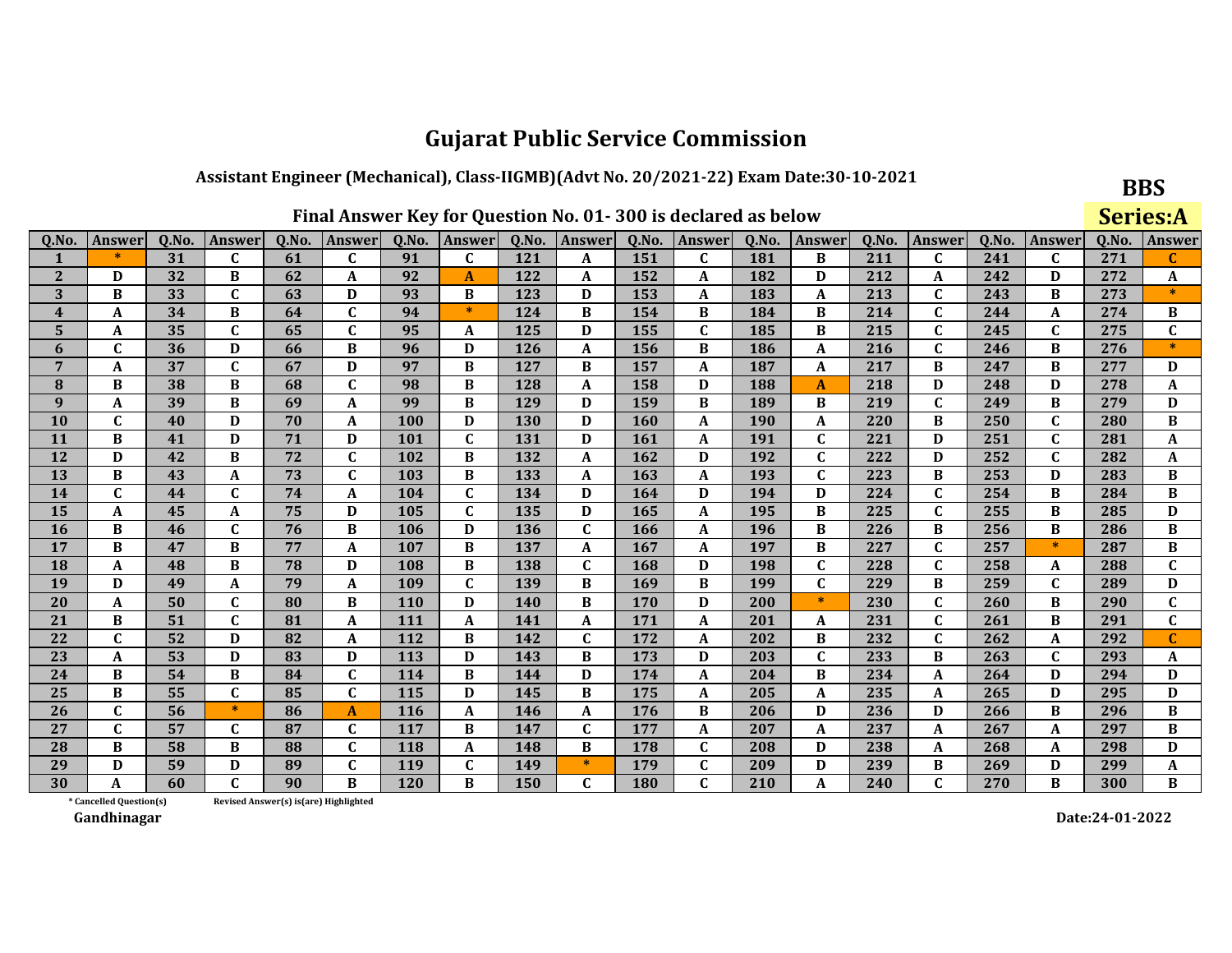### Assistant Engineer (Mechanical), Class-IIGMB)(Advt No. 20/2021-22) Exam Date:30-10-2021

|  |  | Final Answer Key for Question No. 01-300 is declared as below |  |
|--|--|---------------------------------------------------------------|--|
|--|--|---------------------------------------------------------------|--|

**BBS** 

|                         | Final Answer Key for Question No. 01-300 is declared as below |       |             |       |               |       |                           |       |               |       |               |            |        |       |              | <b>Series:B</b> |              |       |                           |
|-------------------------|---------------------------------------------------------------|-------|-------------|-------|---------------|-------|---------------------------|-------|---------------|-------|---------------|------------|--------|-------|--------------|-----------------|--------------|-------|---------------------------|
| Q.No.                   | <b>Answer</b>                                                 | Q.No. | Answer      | Q.No. | <b>Answer</b> | Q.No. | Answer                    | Q.No. | <b>Answer</b> | Q.No. | <b>Answer</b> | Q.No.      | Answer | Q.No. | Answer       | Q.No.           | Answer       | Q.No. | <b>Answer</b>             |
| 1                       | B                                                             | 31    | C           | 61    | D             | 91    | B                         | 121   | В             | 151   | A             | 181        | B      | 211   | B            | 241             | C            | 271   | B                         |
| $\mathbf{2}$            | A                                                             | 32    | A           | 62    | $\mathbf C$   | 92    | D                         | 122   | B             | 152   | $\bf{B}$      | 182        | A      | 212   | B            | 242             | $\bf{B}$     | 272   | $\, {\bf B}$              |
| 3                       | D                                                             | 33    | B           | 63    | B             | 93    | $\mathbf C$               | 123   | $\mathbf{C}$  | 153   | A             | 183        | D      | 213   | $\mathbf{C}$ | 243             | D            | 273   | D                         |
| $\overline{\mathbf{4}}$ | A                                                             | 34    | A           | 64    | B             | 94    | A                         | 124   | $\mathbf C$   | 154   | D             | 184        | B      | 214   | D            | 244             | $\mathbf C$  | 274   | B                         |
| 5                       | B                                                             | 35    | $\mathbf C$ | 65    | D             | 95    | A                         | 125   | $\ast$        | 155   | D             | 185        | A      | 215   | $\mathbf{C}$ | 245             | B            | 275   | $\mathbf{C}$              |
| 6                       | A                                                             | 36    | B           | 66    | D             | 96    | D                         | 126   | $\mathbf{C}$  | 156   | D             | 186        | A      | 216   | $\mathbf{C}$ | 246             | D            | 276   | $\mathbf{C}$              |
| $\overline{7}$          | A                                                             | 37    | D           | 67    | B             | 97    | $\overline{c}$            | 127   | B             | 157   | $\mathbf{A}$  | 187        | D      | 217   | $\mathbf C$  | 247             | D            | 277   | $\overline{\mathfrak{c}}$ |
| 8                       | D                                                             | 38    | B           | 68    | A             | 98    | $\mathbf C$               | 128   | B             | 158   | A             | 188        | A      | 218   | A            | 248             | B            | 278   | D                         |
| 9                       | $\mathbf C$                                                   | 39    | C           | 69    | C             | 99    | A                         | 129   | C             | 159   | D             | 189        | D      | 219   | D            | 249             | $\mathbf C$  | 279   | В                         |
| 10                      | $\mathbf{C}$                                                  | 40    | A           | 70    | A             | 100   | D                         | 130   | $\mathbf{C}$  | 160   | D             | <b>190</b> | A      | 220   | D            | 250             | $\mathbf C$  | 280   | B                         |
| 11                      | A                                                             | 41    | B           | 71    | $\mathbf{C}$  | 101   | B                         | 131   | D             | 161   | C             | 191        | A      | 221   | B            | 251             | B            | 281   | B                         |
| 12                      | $\mathbf{C}$                                                  | 42    | B           | 72    | B             | 102   | $\boldsymbol{\mathsf{A}}$ | 132   | B             | 162   | A             | 192        | A      | 222   | B            | 252             | $\mathbf C$  | 282   | $\ast$                    |
| 13                      | $\mathbf{C}$                                                  | 43    | A           | 73    | B             | 103   | $\mathbf{C}$              | 133   | B             | 163   | C             | 193        | D      | 223   | D            | 253             | $\mathbf C$  | 283   | A                         |
| 14                      | $\mathbf{C}$                                                  | 44    | D           | 74    | A             | 104   | $\mathbf C$               | 134   | $\mathbf{C}$  | 164   | B             | 194        | B      | 224   | $\mathbf A$  | 254             | B            | 284   | $\mathbf{C}$              |
| 15                      | B                                                             | 45    | A           | 75    | $\mathbf{C}$  | 105   | $\mathbf C$               | 135   | D             | 165   | $\bf{B}$      | 195        | D      | 225   | B            | 255             | $\mathbf C$  | 285   | B                         |
| 16                      | $\mathbf{C}$                                                  | 46    | B           | 76    | $\mathbf C$   | 106   | B                         | 136   | A             | 166   | A             | 196        | A      | 226   | A            | 256             | $\mathbf C$  | 286   | B                         |
| 17                      | A                                                             | 47    | $\mathbf C$ | 77    | D             | 107   | D                         | 137   | B             | 167   | $\mathbf C$   | 197        | A      | 227   | B            | 257             | $\mathbf C$  | 287   | A                         |
| 18                      | B                                                             | 48    | A           | 78    | D             | 108   | $\mathbf{A}$              | 138   | D             | 168   | B             | 198        | D      | 228   | $\mathbf C$  | 258             | B            | 288   | $\mathbf{C}$              |
| 19                      | $\ast$                                                        | 49    | B           | 79    | B             | 109   | B                         | 139   | B             | 169   | D             | 199        | A      | 229   | B            | 259             | A            | 289   | D                         |
| 20                      | A                                                             | 50    | B           | 80    | $\mathbf{C}$  | 110   | B                         | 140   | D             | 170   | B             | 200        | A      | 230   | A            | 260             | A            | 290   | D                         |
| 21                      | D                                                             | 51    | $\mathbf C$ | 81    | $\ast$        | 111   | $\boldsymbol{A}$          | 141   | A             | 171   | A             | 201        | $\ast$ | 231   | D            | 261             | D            | 291   | $\, {\bf B}$              |
| 22                      | B                                                             | 52    | $\mathbf C$ | 82    | $\mathbf{C}$  | 112   | A                         | 142   | B             | 172   | $\mathbf C$   | 202        | D      | 232   | A            | 262             | A            | 292   | A                         |
| 23                      | B                                                             | 53    | B           | 83    | B             | 113   | $\mathbf{A}$              | 143   | A             | 173   | В             | 203        | A      | 233   | D            | 263             | A            | 293   | A                         |
| 24                      | B                                                             | 54    | D           | 84    | D             | 114   | B                         | 144   | $\mathbf{C}$  | 174   | $\ast$        | 204        | D      | 234   | D            | 264             | $\bf{B}$     | 294   | D                         |
| 25                      | D                                                             | 55    | A           | 85    | $\mathbf{C}$  | 115   | A                         | 145   | B             | 175   | $\mathbf{C}$  | 205        | B      | 235   | A            | 265             | $\mathbf C$  | 295   | $\, {\bf B}$              |
| 26                      | $\ast$                                                        | 56    | C           | 86    | $\mathbf{C}$  | 116   | $\mathbf C$               | 146   | A             | 176   | $\mathbf C$   | 206        | A      | 236   | $\mathbf C$  | 266             | $\mathbf C$  | 296   | $\mathbf{C}$              |
| 27                      | D                                                             | 57    | B           | 87    | A             | 117   | $\mathbf C$               | 147   | A             | 177   | A             | 207        | A      | 237   | A            | 267             | D            | 297   | A                         |
| 28                      | B                                                             | 58    | $\mathbf C$ | 88    | D             | 118   | $\mathbf C$               | 148   | D             | 178   | A             | 208        | B      | 238   | $\mathbf{C}$ | 268             | $\bf{B}$     | 298   | $\ast$                    |
| 29                      | A                                                             | 59    | B           | 89    | C             | 119   | D                         | 149   | B             | 179   | B             | 209        | B      | 239   | $\mathbf C$  | 269             | A            | 299   | В                         |
| 30                      | A                                                             | 60    | C           | 90    | $\mathbf{C}$  | 120   | B                         | 150   | D             | 180   | $\mathbf{C}$  | 210        | D      | 240   | C            | 270             | $\mathbf{C}$ | 300   | $\mathbf{C}$              |

\* Cancelled Question(s) Revised Answer(s) is(are) Highlighted

Gandhinagar

Date:24-01-2022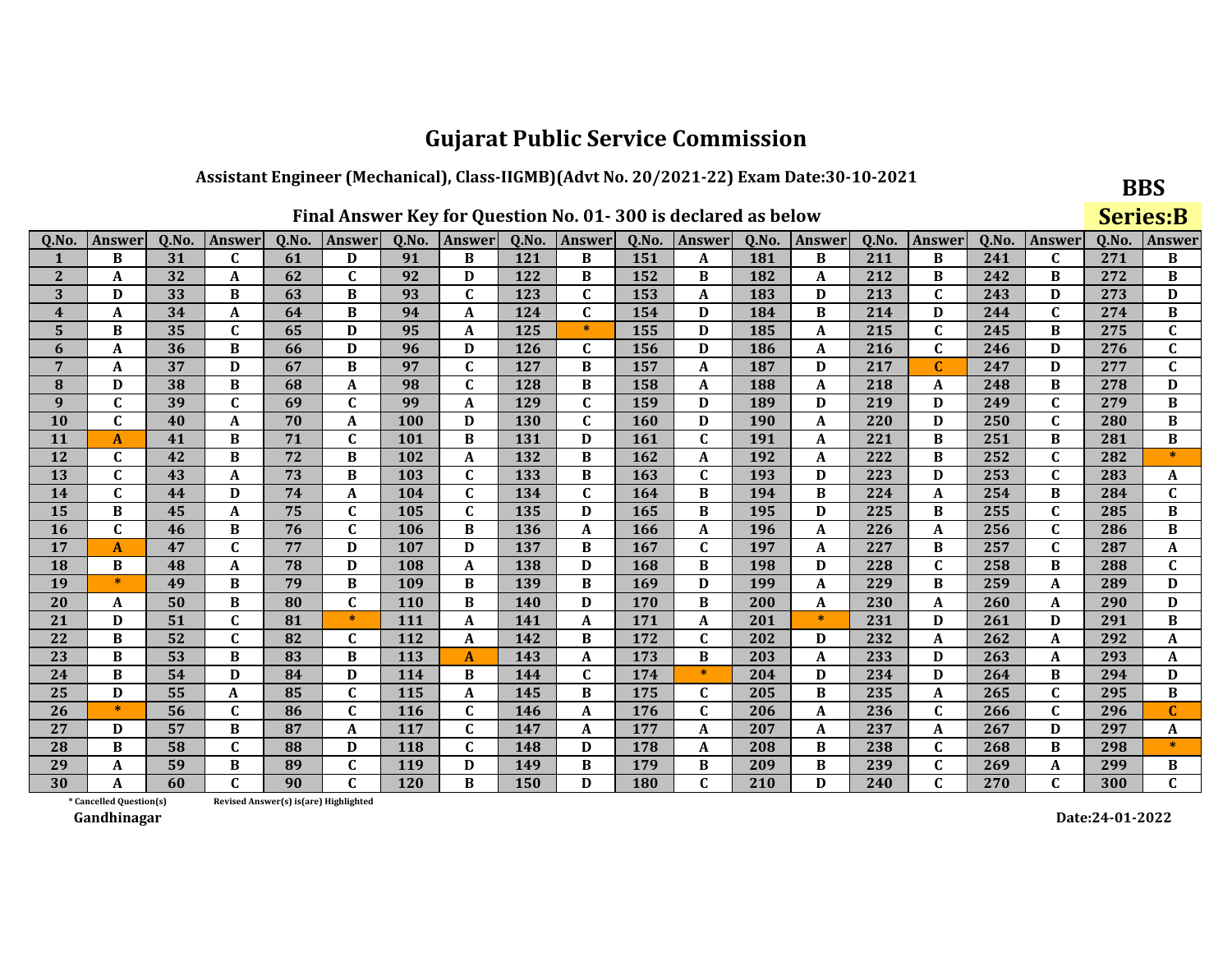#### Assistant Engineer (Mechanical), Class-IIGMB)(Advt No. 20/2021-22) Exam Date:30-10-2021

| Final Answer Key for Question No. 01-300 is declared as below |
|---------------------------------------------------------------|
|---------------------------------------------------------------|

**BBS** 

|              | Final Answer Key for Question No. 01-300 is declared as below |       |              |       |                  |       |                  |       |              |            |               |       |              |       |               | Series:C |              |       |              |
|--------------|---------------------------------------------------------------|-------|--------------|-------|------------------|-------|------------------|-------|--------------|------------|---------------|-------|--------------|-------|---------------|----------|--------------|-------|--------------|
| Q.No.        | <b>Answer</b>                                                 | Q.No. | Answer       | Q.No. | Answer           | Q.No. | Answer           | Q.No. | Answer       | Q.No.      | <b>Answer</b> | Q.No. | Answer       | Q.No. | <b>Answer</b> | Q.No.    | Answer       | 0.No. | Answei       |
|              | $\mathbf C$                                                   | 31    | $\ast$       | 61    | A                | 91    | B                | 121   | A            | 151        | B             | 181   | D            | 211   | D             | 241      | B            | 271   | B            |
| $\mathbf{2}$ | $\mathbf C$                                                   | 32    | C            | 62    | $\mathbf C$      | 92    | B                | 122   | $\mathbf C$  | 152        | A             | 182   | B            | 212   | $\mathbf A$   | 242      | A            | 272   | $\bf{B}$     |
| 3            | B                                                             | 33    | B            | 63    | $\mathbf C$      | 93    | A                | 123   | B            | 153        | C             | 183   | B            | 213   | A             | 243      | A            | 273   | D            |
| 4            | D                                                             | 34    | D            | 64    | $\mathbf C$      | 94    | D                | 124   | $\ast$       | 154        | $\mathbf{C}$  | 184   | $\mathbf C$  | 214   | B             | 244      | D            | 274   | A            |
| 5            | A                                                             | 35    | $\mathbf{C}$ | 65    | B                | 95    | A                | 125   | $\mathbf C$  | 155        | $\mathbf{C}$  | 185   | D            | 215   | $\mathbf{C}$  | 245      | B            | 275   | B            |
| 6            | C                                                             | 36    | $\mathbf{C}$ | 66    | C                | 96    | B                | 126   | $\mathbf{C}$ | 156        | B             | 186   | A            | 216   | C             | 246      | C            | 276   | A            |
| 7            | B                                                             | 37    | A            | 67    | $\boldsymbol{A}$ | 97    | $\mathbf C$      | 127   | A            | 157        | D             | 187   | B            | 217   | D             | 247      | A            | 277   | $\, {\bf B}$ |
| 8            | $\mathbf{C}$                                                  | 38    | D            | 68    | B                | 98    | $\boldsymbol{A}$ | 128   | A            | 158        | A             | 188   | D            | 218   | B             | 248      | $\ast$       | 278   | $\mathbf C$  |
| 9            | B                                                             | 39    | $\mathbf{C}$ | 69    | $\ast$           | 99    | B                | 129   | B            | 159        | B             | 189   | B            | 219   | $\mathbf A$   | 249      | B            | 279   | $\bf{B}$     |
| 10           | $\mathbf C$                                                   | 40    | $\mathbf{C}$ | 70    | A                | 100   | B                | 130   | $\mathbf{C}$ | <b>160</b> | B             | 190   | D            | 220   | $\mathbf{C}$  | 250      | $\mathbf{C}$ | 280   | A            |
| <b>11</b>    | D                                                             | 41    | B            | 71    | D                | 101   | A                | 131   | B            | 161        | A             | 191   | A            | 221   | B             | 251      | $*$          | 281   | D            |
| 12           | $\mathbf C$                                                   | 42    | D            | 72    | B                | 102   | B                | 132   | A            | 162        | A             | 192   | B            | 222   | B             | 252      | D            | 282   | A            |
| 13           | B                                                             | 43    | $\mathbf{C}$ | 73    | B                | 103   | $\boldsymbol{A}$ | 133   | D            | 163        | A             | 193   | A            | 223   | D             | 253      | A            | 283   | D            |
| 14           | B                                                             | 44    | A            | 74    | B                | 104   | D                | 134   | B            | 164        | B             | 194   | $\mathbf{C}$ | 224   | B             | 254      | D            | 284   | D            |
| 15           | D                                                             | 45    | A            | 75    | D                | 105   | D                | 135   | A            | 165        | A             | 195   | B            | 225   | $\mathbf{C}$  | 255      | B            | 285   | A            |
| 16           | D                                                             | 46    | D            | 76    | $\ast$           | 106   | D                | 136   | A            | 166        | $\mathbf C$   | 196   | A            | 226   | $\mathbf C$   | 256      | A            | 286   | $\mathbf C$  |
| 17           | B                                                             | 47    | $\mathbf{C}$ | 77    | D                | 107   | A                | 137   | D            | 167        | $\mathbf{C}$  | 197   | A            | 227   | $\mathbf C$   | 257      | A            | 287   | A            |
| <b>18</b>    | A                                                             | 48    | $\mathbf{C}$ | 78    | B                | 108   | A                | 138   | A            | 168        | $\mathbf C$   | 198   | D            | 228   | D             | 258      | B            | 288   | $\mathbf C$  |
| 19           | $\mathbf{C}$                                                  | 49    | A            | 79    | $\boldsymbol{A}$ | 109   | D                | 139   | D            | 169        | D             | 199   | B            | 229   | B             | 259      | B            | 289   | $\mathbf C$  |
| 20           | A                                                             | 50    | D            | 80    | A                | 110   | D                | 140   | A            | 170        | B             | 200   | D            | 230   | B             | 260      | D            | 290   | C            |
| 21           | $\mathbf{C}$                                                  | 51    | B            | 81    | $\mathbf{C}$     | 111   | $\mathbf{C}$     | 141   | $\mathbf{A}$ | 171        | B             | 201   | B            | 231   | B             | 261      | B            | 291   | $\mathbf C$  |
| 22           | B                                                             | 52    | A            | 82    | A                | 112   | $\boldsymbol{A}$ | 142   | A            | 172        | B             | 202   | $\mathbf{C}$ | 232   | $\ast$        | 262      | B            | 292   | B            |
| 23           | B                                                             | 53    | D            | 83    | B                | 113   | $\mathbf{C}$     | 143   | D            | 173        | $\mathbf C$   | 203   | C            | 233   | A             | 263      | C            | 293   | D            |
| 24           | A                                                             | 54    | A            | 84    | A                | 114   | B                | 144   | B            | 174        | $\mathbf C$   | 204   | B            | 234   | $\mathbf C$   | 264      | D            | 294   | $\mathbf C$  |
| 25           | $\mathbf{C}$                                                  | 55    | B            | 85    | $\mathbf C$      | 115   | $\bf{B}$         | 145   | D            | 175        | $\ast$        | 205   | $\mathbf{C}$ | 235   | B             | 265      | $\mathbf{C}$ | 295   | $\bf{B}$     |
| 26           | $\mathbf{C}$                                                  | 56    | A            | 86    | B                | 116   | $\mathbf A$      | 146   | $\mathbf{A}$ | 176        | C             | 206   | $\mathbf C$  | 236   | B             | 266      | $\mathbf{C}$ | 296   | D            |
| 27           | D                                                             | 57    | A            | 87    | D                | 117   | $\mathbf C$      | 147   | A            | 177        | B             | 207   | $\mathbf C$  | 237   | A             | 267      | C            | 297   | D            |
| 28           | D                                                             | 58    | D            | 88    | B                | 118   | $\bf{B}$         | 148   | D            | 178        | B             | 208   | B            | 238   | $\mathbf{C}$  | 268      | A            | 298   | B            |
| 29           | B                                                             | 59    | $\mathbf{C}$ | 89    | C                | 119   | D                | 149   | A            | 179        | $\mathbf C$   | 209   | A            | 239   | D             | 269      | D            | 299   | $\mathbf C$  |
| 30           | $\mathbf{C}$                                                  | 60    | $\mathbf{C}$ | 90    | A                | 120   | B                | 150   | A            | 180        | $\mathbf{C}$  | 210   | A            | 240   | D             | 270      | D            | 300   | $\mathbf{C}$ |

\* Cancelled Question(s) Revised Answer(s) is(are) Highlighted

Gandhinagar

Date:24-01-2022